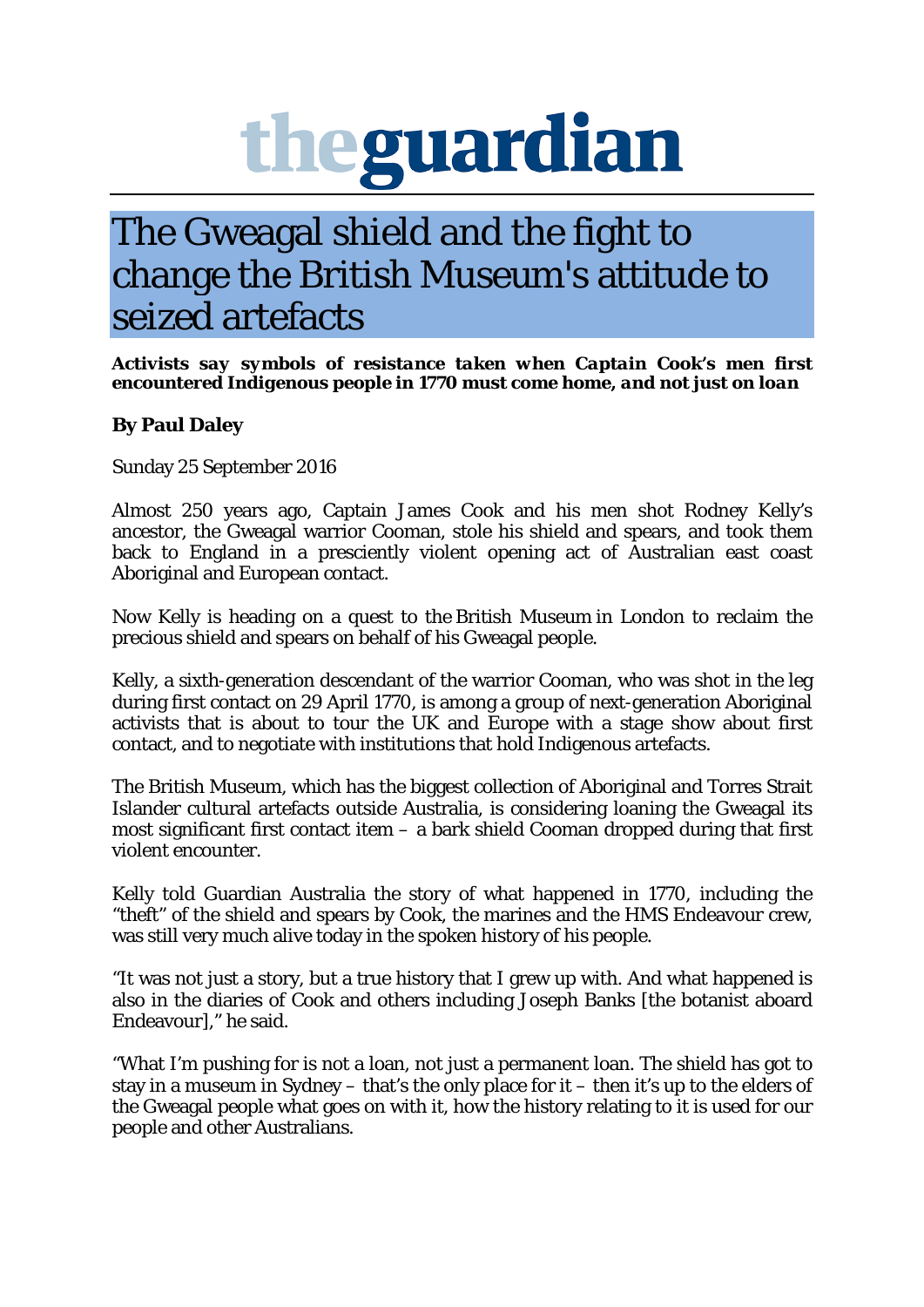"The tour is to tell the story, to highlight the events of first contact, to highlight how the artefacts were taken, to highlight how it was wrong and how it is wrong for them not to give them back to us."

The shield bears an obvious hole. Botanist Joseph Banks, a witness from Cook's HMS Endeavour when it sailed into Kamay (Botany Bay) on 29 April 1770, later wrote in his journal that the hole came from a "single pointed lance". Indigenous Australians have long insisted, however – with apparent good reason – that the hole is the obvious result of musket shot.



*The Gweagal shield collected at Botany Bay in April 1770. Photograph: Trustees of the British Museum*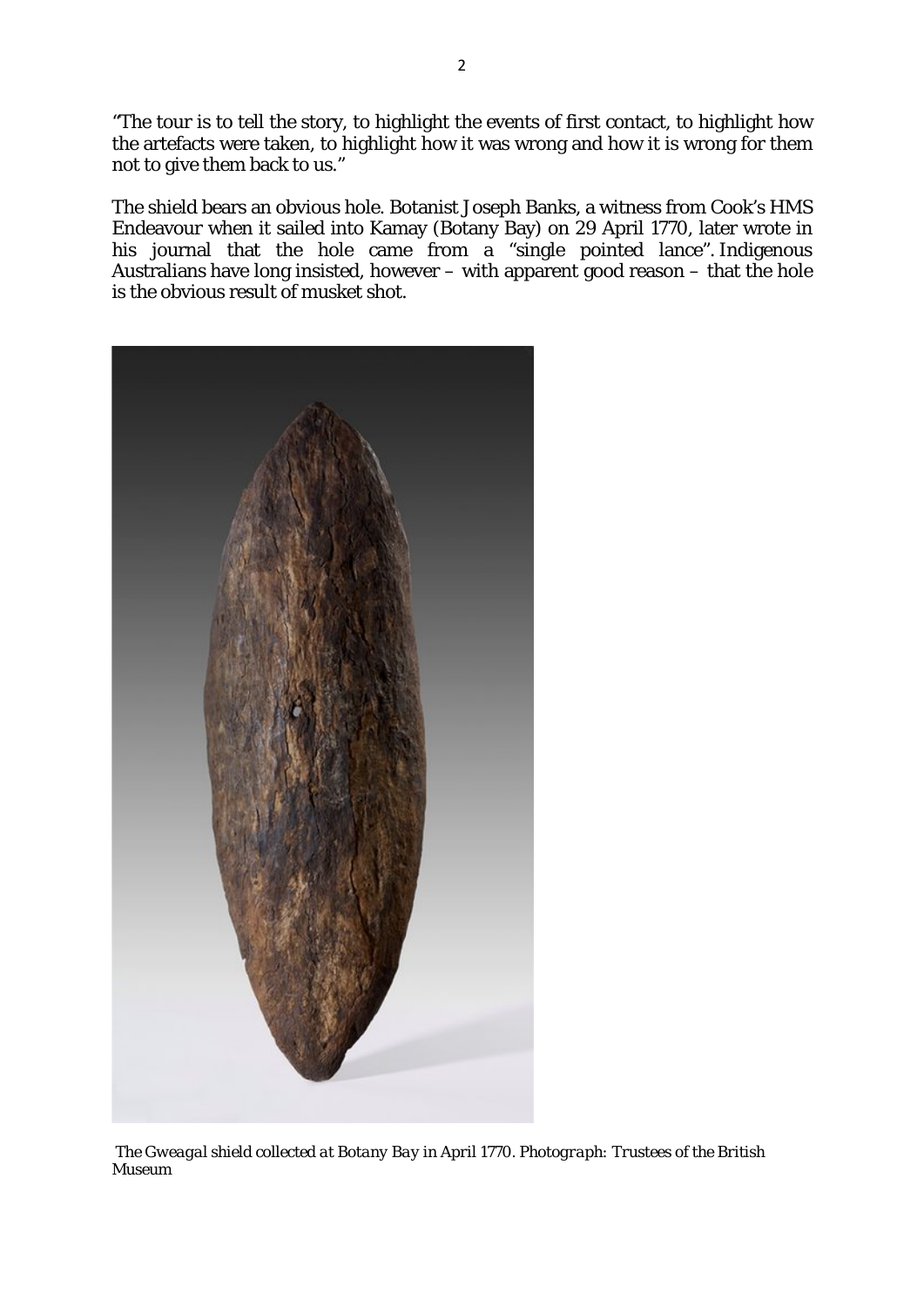Kelly and other activists say the shield is the most significant and potent symbol of imperial aggression – and subsequent Indigenous self-protection and resistance – in existence.

The Gweagal want the shield and a number of spears that were also taken at first contact – some of which are now in the Cambridge Museum of Archaeology and Anthropology – to be permanently returned. But they also view a long-term loan to a Sydney collecting institution, for example the Australian Museum (the country's oldest, having opened in 1827), as a critical first step towards permanent repatriation to country.

The touring activists will stage a semi-theatrical presentation about pre- and postinvasion Indigenous history – The Story of the Gweagal Shield: A Journey to return the Artefacts of First Contact – featuring Aboriginal storytelling, didgeridoo, film, sound and imagery. Besides Kelly, the speakers will include Roxley Foley, 33, firekeeper and custodian at Canberra's Aboriginal Tent Embassy, and the legendary central Australian activist Vincent Forrester, a respected authority on pre-European contact and invasion Indigenous history.

The crowdfunded tour opens at St John's College Cambridge and at the Cambridge Museum of Archaeology and Anthropology on 20 October. Other engagements in the UK, Berlin, Poland and the Netherlands – all of which are home to institutions that have Australian Indigenous ancestral human remains and/or cultural artefacts in their collections – are being finalised.

The first contact and post-invasion elements of the stage show will focus on the cultural and spiritual significance of the shield and the 50 or so spears that Cook's party took from Kurnell, to the Gweagal and other peoples.

The tour has been organised by the tent embassy's Dylan Wood. Its historical adviser is Mark Wilson, an archivist from the Australian Institute of Aboriginal and Torres Strait Islander Studies who is supporting the repatriation tour in a private capacity.

"I have been cross-referencing the oral histories in the Australian Institute of Aboriginal and Torres Strait Islander Studies collection about the events of that day in 1770 when the shield and spears were taken, against the writings of those on the Endeavour, including Cook and Banks," he said.

So what did happen that day in 1770?

According to a contemporary written account based on oral histories of the events, the Gweagal people were camped in huts around Kamay when the Endeavour sailed in and dropped anchor.

"Two Gweagal warriors shouted, waving their spears ... neither group could understand each other. That's the moment when Cook shoots at the two warriors. One of them dropping some spears but quickly picking them up again. But that didn't scare the warriors, they began shouting and waving their spears again. Cook fires another shot, this time hitting one of the warriors. That's when the warrior who was shot retreats back to his hut to get his shield," the account reads.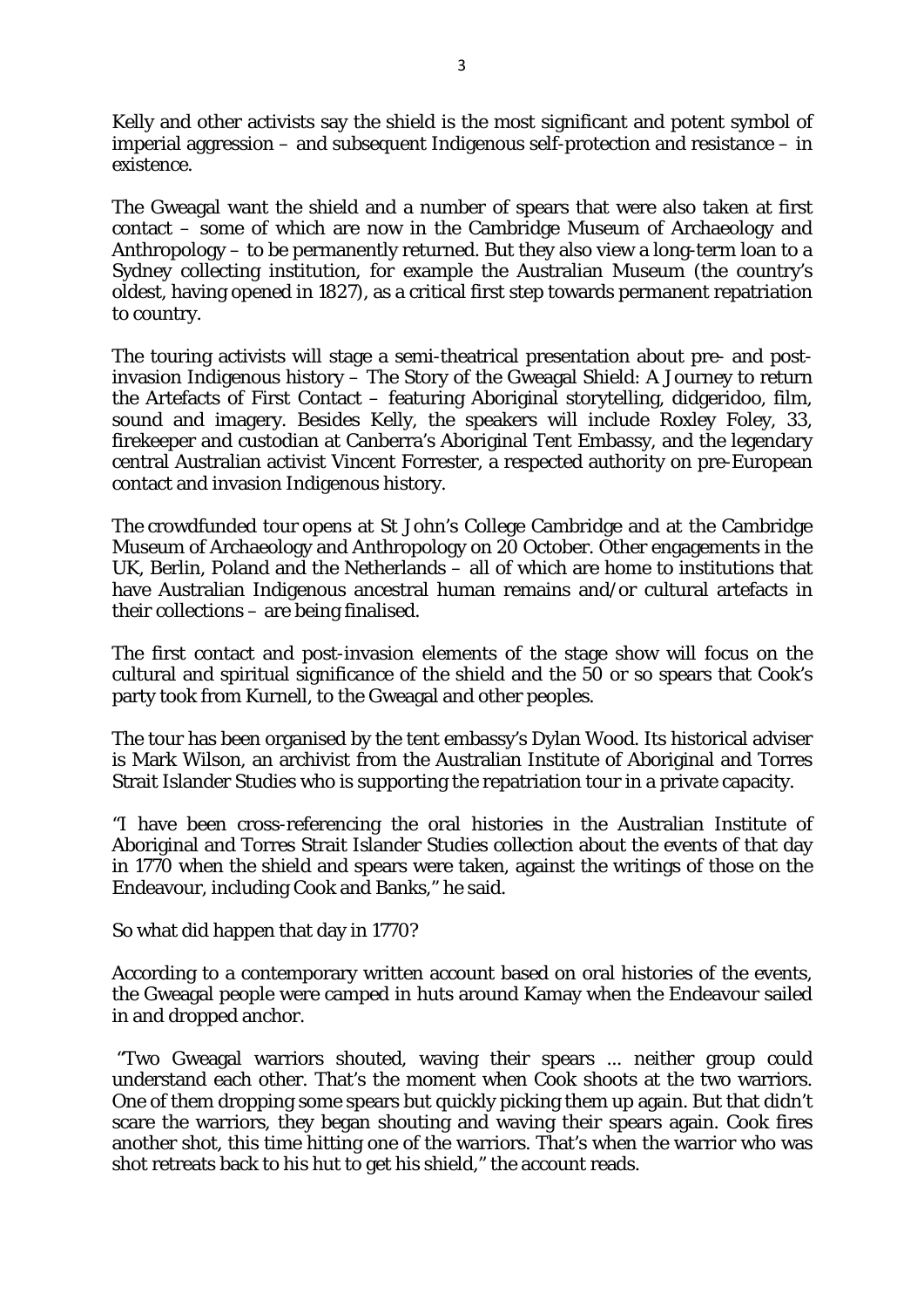"When he gets back, Cook has landed on the shore and the two Gweagal warriors fire spears at Cook and his party. Cook responds by firing more shots at the warriors and another spear was thrown. Outnumbered by many, the Gweagal were forced to retreat and the shield was dropped, leaving Cook and his crew to walk the beach freely taking the shield dropped by the warrior Cooman."

Cook wrote in his journal, held by the National Library of Australia:

*... as soon as We put the Boat in they again Came to oppose us upon which I fir'd a Musquet between the 2 which had no other effect than to make them retire back where bundles of their Darts lay & one of them took up a Stone & threw it at us which caused my firing a Second Musquet load with small shott, & altho' some of the Shott struck the Man yet it had no other Effect than to make him lay hold of a Shield or target to defend himself.*

Besides being directly related to Cooman, Kelly is also the matrilineal grandson of Guboo Ted Thomas, an elder of the Yuin people and leading land rights activist of the 1970s.

The Gweagel shield tour is characterised by a new generation of Indigenous activism.

Roxley Foley's father, Gary, is perhaps Australia's foremost living Indigenous activist.

Foley senior – [an actor, artist and esteemed academic historian](http://www.kooriweb.org/foley/whoisgf/who_is_he.html) – was a critical figure in establishing the tent embassy, now run by Roxley, in 1972, and he was instrumental in taking the story of Indigenous disadvantage and dispossession to Europe and the UK in the late 70s. In 1978 he screened films about Indigenous Australia at the Cannes film festival and the next year he established the Aboriginal Information Centre in London.

Significantly, Foley senior was at the centre of a controversy in 2004 involving the seizure by the Dja Dja Wurrung people of central Victoria of bark artefacts that were on loan from the British Museum to the Melbourne Museum (now Museum Victoria) where he was then working. He supported the seizure of the bark artefacts under the federal Aboriginal Cultural Heritage Act by a Dja Dja Wurrung elder and fellow activist, Gary Murray.

After a protracted court case, the barks were returned to the British Museum. Several of the barks – together with the Gweagal shield – came back to Australia briefly for the National Museum of Australia exhibition, Encounters.

Murray and Foley have been in discussions with the British Museum over their insistence the barks return permanently to the Dja Dja Wurring. They have dealt extensively with Gaye Sculthorpe, an Indigenous Tasmanian who has, since 2013, been curator of the museum's Oceania and Australia collection.

Kelly and the Gweagal are now corresponding with and talking to Sculthorpe regarding their claim on the shield.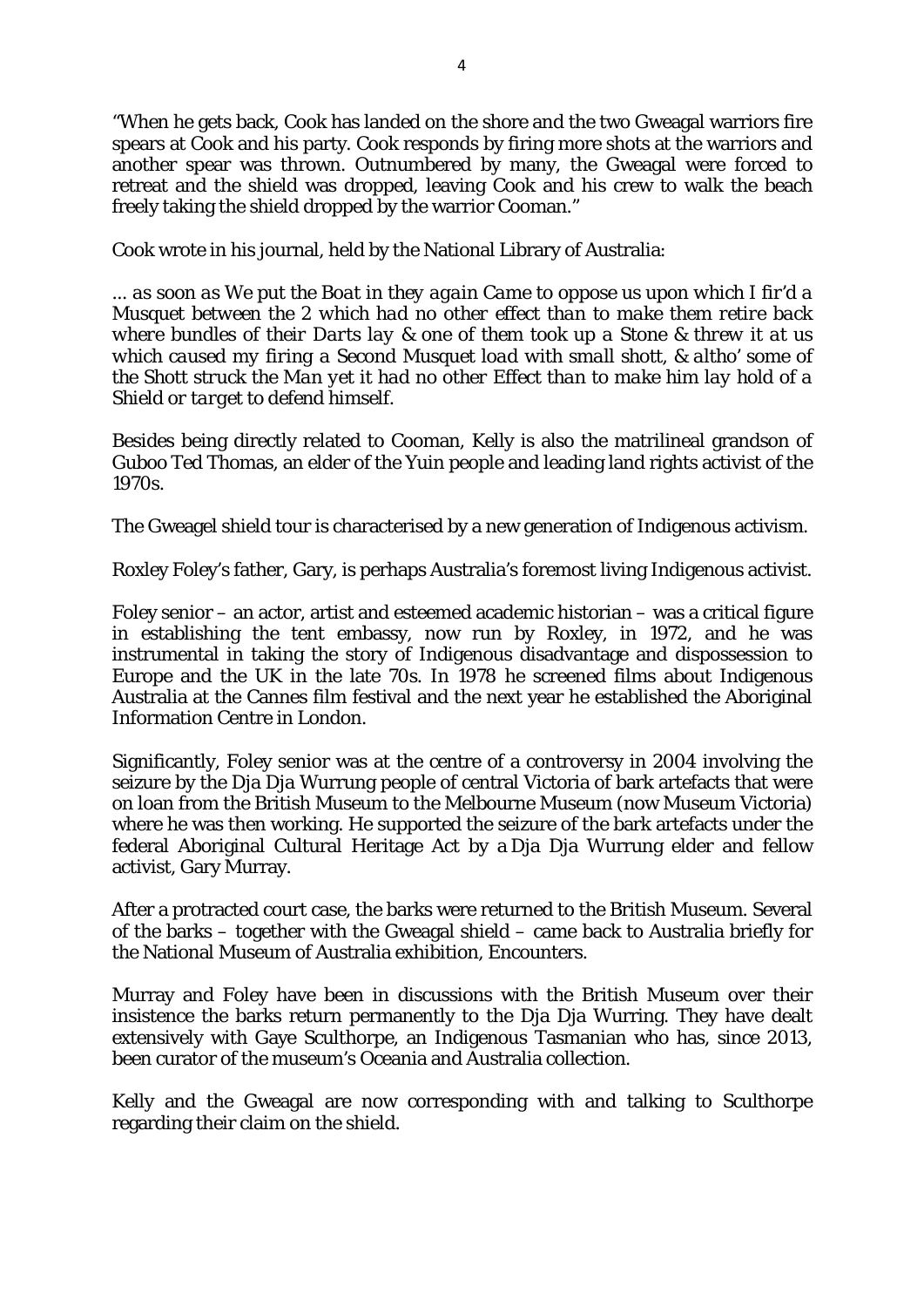It was on 28 March, during the final hour of the Encounters exhibition, that Rodney Kelly made a statement of claim on behalf of the Gweagal for the return of the shield and the spears.

"It is a matter of fact the shield held in the collection of the British Museum and currently on display at the National Museum of Australia ... was in fact stolen from our ancestor, the warrior Cooman of the tribe Gweagal upon first encounter with James Cook and the crew of the Endeavour in 1770 at Kamay Bay which is the original name for land now known as Botany Bay," Kelly said in a statement of claim, which he read at the museum to the applause of some museum staff.

"It is our will and the will of the clan that all Gweagal artefacts are kept on Gweagal Country and do not leave the shores of Australia under any circumstances whatsoever without express permission from the elders of the Gweagal Tribe. All artefacts currently held by the British Museum and National Museum of Australia are to be returned within 90 days of this letter."

On 20 April 2016, the museum's deputy director, Jonathan Williams, responded to Kelly: "I understand from Gaye [Sculthorpe] that your aspiration is to have the shield publicly displayed in Australia and for it to be used for educational purposes. As Gaye mentioned, the Museum often lends objects around the world and is open to the possibility of lending the shield to Australia again.

"All decisions regarding the loan of objects for the collections are made by our trustees taking into account normal considerations of security, environment and so on. For a further loan to Australia there would need to be a host institution that meets the loan conditions which is acceptable to all parties."

It was a bitter irony that the Gweagal shield – and all other artefacts from the collection that were displayed in Encounters – were rendered legally immune under Australian Commonwealth law from Indigenous claim by the 2013 Protection of Cultural Objects on Loan Act.

The act was legislated precisely to prevent a repeat of the seizure by Murray (supported by Foley senior) of the Dja Dja Wurrung barks from the British Museum collection on loan to the Melbourne Museum in 2004.

The quest to have the Gweagal shield and spears returned, does, however, appear to be winning ever greater mainstream political support that has been absent from the efforts of Foley senior, Murray and others before them.

In August the New South Wales parliament passed a bipartisan motion acknowledging Gweagal ownership of the artefacts and urging their repatriation.

On 10 October the federal Greens senator Rachel Siewert will move a similar motion in the Senate, with an additional call for the federal government to lend Kelly and his delegation diplomatic support in their quest to have the shield repatriated.

Sitting beneath the gum trees at the Aboriginal embassy this week, in the shadows of the monolithic statue of King George V, Roxley Foley spoke of the imperative to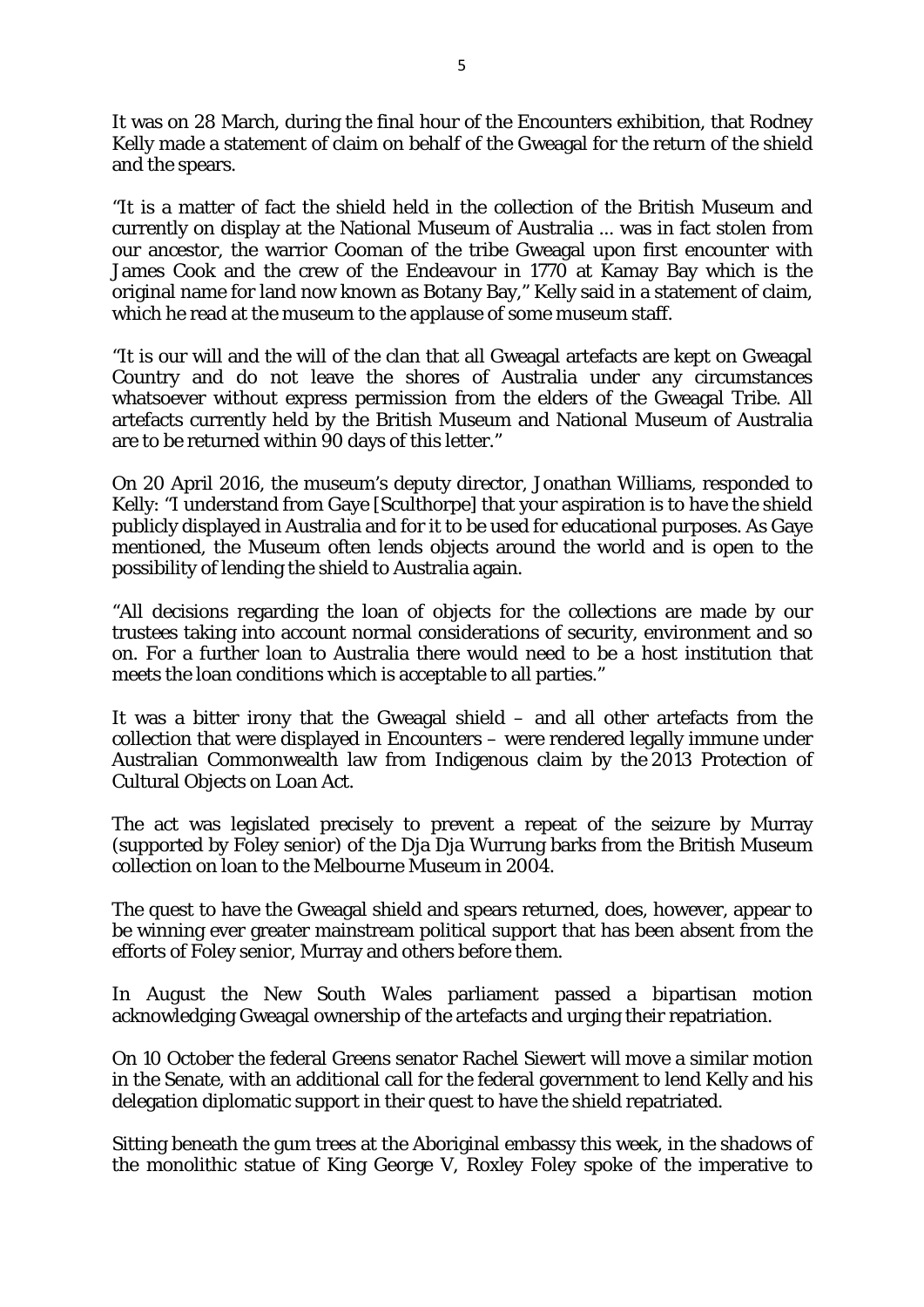Indigenous Australians of repatriating the first contact Gweagal artefacts. His strong personal motivation was evident.

"My father toured London a long time ago bringing up [Indigenous] issues of the day. I do also have a connection because my father during his time curating the Aboriginal wing of the Melbourne Museum ... tried to disappear some barks that were on tour from the BM and due to that, one of the hurdles we are actually facing is legislation that was [subsequently] put in place," he says. "So I'm kind of interested to see what the reception is going to be at the British Museum."



*A hole in a Gweagal shield collected by Captain Cook in 1770. The shield was on display as part of the Encounters exhibition at the National Museum of Australia in November 2015. Photograph: Mike Bowers for the Guardian*

"As part of my responsibilities as a delegate [from the Aboriginal Embassy] I can offer to start a conversation that in a way that will kind of shame the British Museum more. We are not just going down there to ask for the shield back. That's our primary goal but in order to get it we are offering them an opportunity to reform and revolutionise their entire collection – by making it a more equal relationship between the museum and the people who own the collection items ... The shield is so important because it is still linked to today's resistance ... it's a shield – a call for defence and protection."

A spokeswoman for the British Museum said "the BM does plan to meet with Mr Kelly, and his associates, during his visit to London".